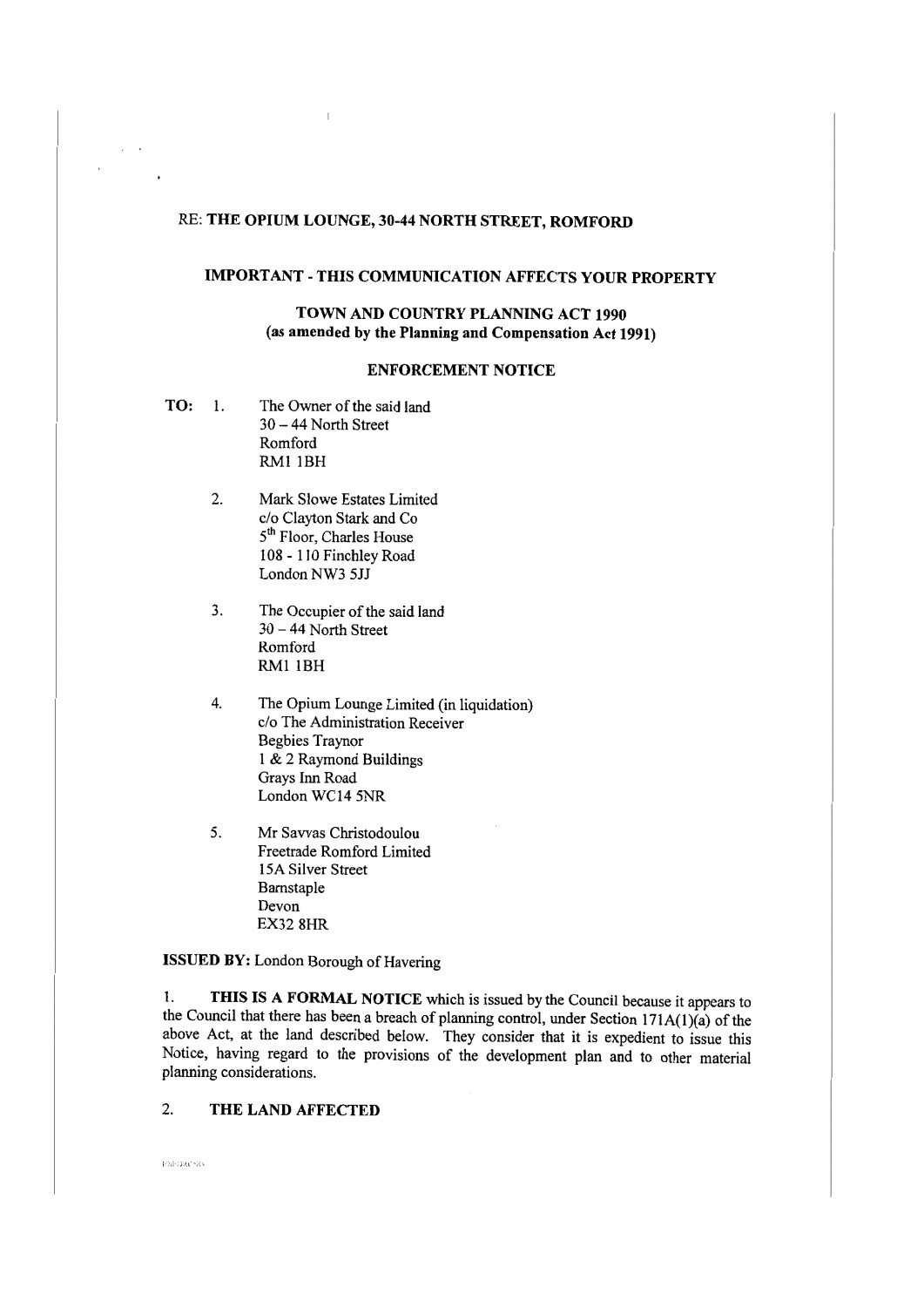The dwelling and associated land known as The Opium Lounge, 30-44 North Street, Romford shown hatched black on the attached plan "A".

#### 3. **THE BREACH OF PLANNING CONTROL ALLEGED**

Without planning permission, the alteration to the front facade of the building on the said land.

#### 4. **REASONS FOR ISSUING THIS NOTICE**

It appears to the Council that the above breach of planning control has occurred within the last ten years. The unauthorised alteration is not compatible with the appearance of this shopping street and the character of the Romford Conservative Area and is contrary to the provisions of the development plan ENV l and ENV2. The Council do not consider that planning permission should be given, because planning conditions could not overcome these problems.

## 5. **WHAT YOU ARE REQUIRED TO DO**

(i) Remove the front facade from the building

Time for compliance: three months from the effective date of this notice.

(ii) Reinstate front fayade of building to its original design before the breach occurred in accordance with attached architectural plan "B".

Time for compliance: three months from the effective date of this notice

(iii) Remove from the land all building materials and rubble arising from compliance with the first and second requirement above.

Time for compliance: three months from the effective date of this notice

## 6. **WHEN THIS NOTICE TAKES EFFECT**

This Notice takes effect on 5 May 2003, unless an appeal is made against it beforehand

Dated: 26 March 2003

Signed:

*7* 

Authorised Officer

on behalf of London Borough of Havering Town Hall Main Road Romford RMI 3BD

**CROROO**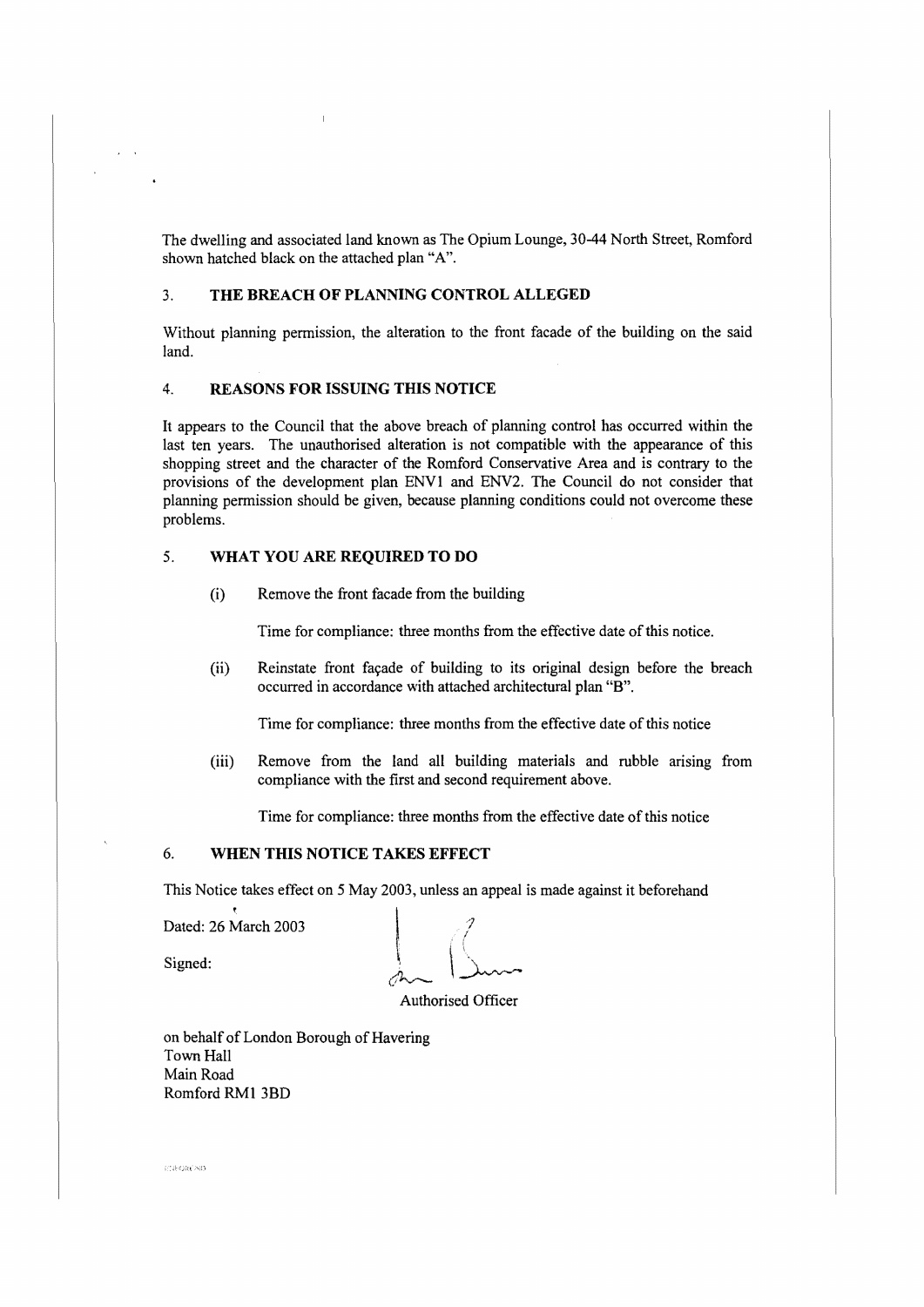## **YOUR RIGHT OF APPEAL**

 $\mathcal{A}^{\mathcal{A}}$  ,  $\mathcal{A}^{\mathcal{A}}$ 

 $\overline{a}$ 

You can appeal against this Notice, but any appeal must be received, or posted in time to be received, by the Secretary of State before 5 May 2003. The enclosed booklet "Enforcement Appeals - A guide to Procedure" sets out your rights. Read it carefully. You may use the enclosed appeal forms. One is for you to send to the Secretary of State if you decide to appeal. The other is for you to keep as a duplicate for your own records. You should also send the Secretary of State the spare copy of this Enforcement Notice which is enclosed.

### **WHAT HAPPENS IF YOU DO NOT APPEAL**

 $\overline{\phantom{a}}$ 

If you do not appeal against this Enforcement Notice, it will take effect on 5 May 2003 and you must then ensure that the required steps for complying with it, for which you may be held responsible, are taken within the period specified **in** the Notice.

**FAILURE TO COMPLY WITH AN ENFORCEMENT NOTICE WHICH HAS TAKEN EFFECT CAN RESULT IN PROSECUTION AND/OR REMEDIAL ACTION BY THE COUNCIL.** 

**PRIRCKO**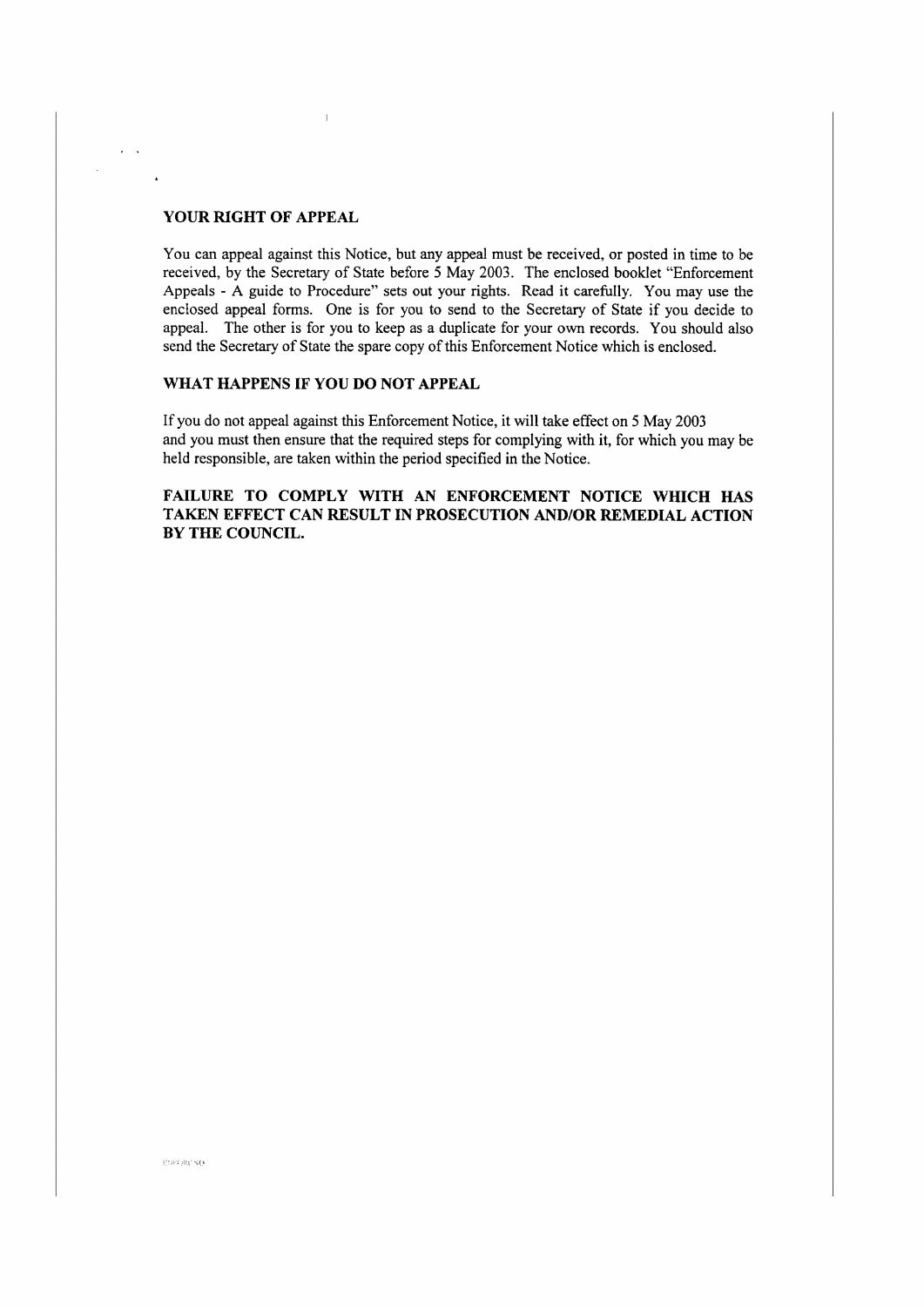

Reproduced from the Ordnance Survey mapping with the permission of the Controller of Her Majesty's Stationery Office (c) Crown copyright.<br>Unauthorised reproduction infringes Crown Copyright and may lead to prosecution or c



**6**COLVE DATE: 03/05/200 У ē **SENTENAM Bus Stand** /18.9r ST EDWARDSWAY Calcos **ROPARTICAL CONTROL** MARKET LAW THE MEWS ¢ The Rumfd E27.29 MARKETINA TOOR Infrasen Hay **2218** St Edward<br>the Confessor's<br>Church ېم ♂ Notes is a Read **MARYLET PLAY** ಕ್ರ ۷ Δ Retail Park BM 16.98 نې<br>په Bank AVERY MAY l Sub Sta **PH** Bant  $\bigcirc_{\text{Sculpture}}$ El Sub Sta Bank Mutuscrey Carpart

Zuerb **SCALE: 1:1250** MAP REFERENCE: TQ5188NW Drawing No.